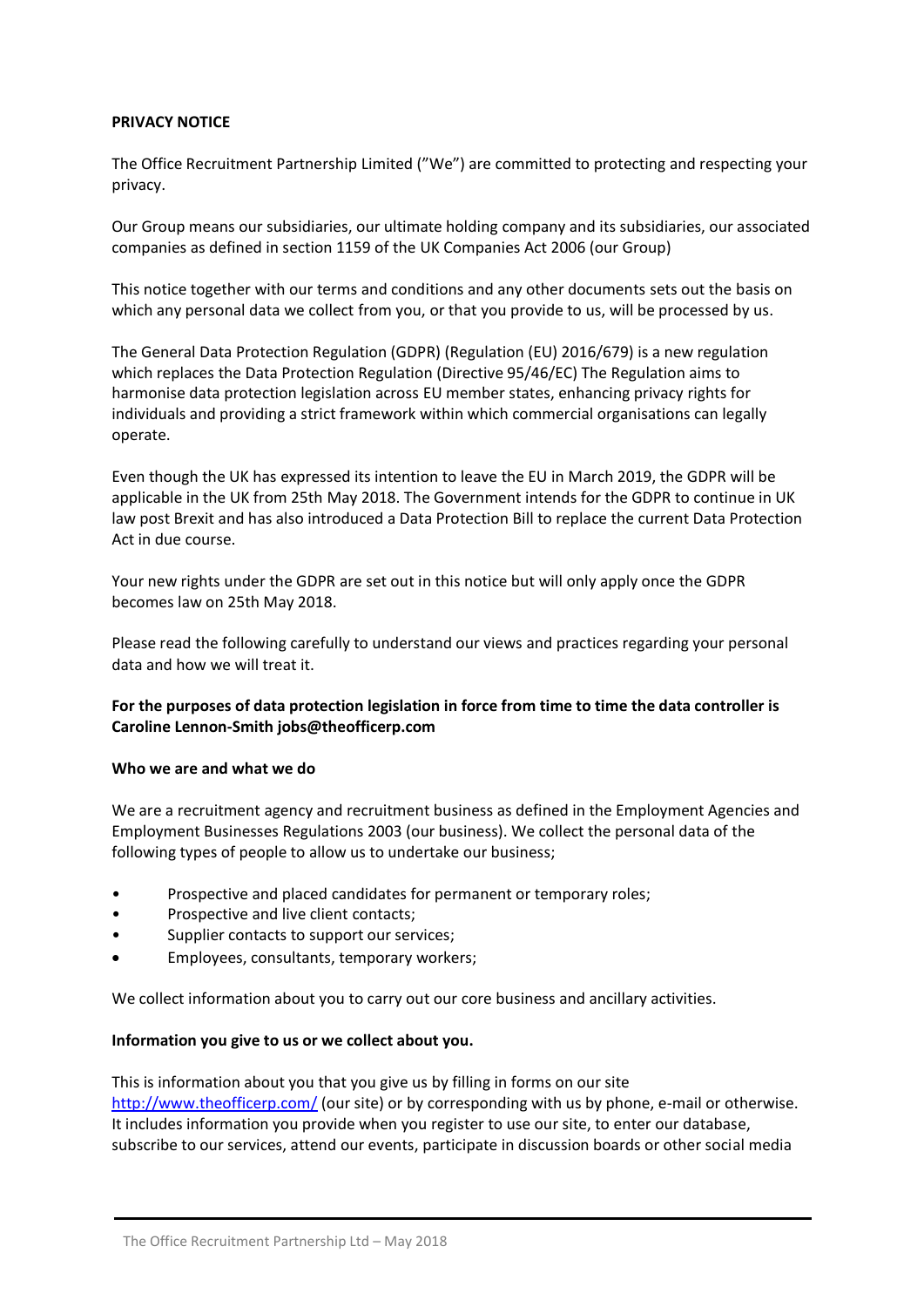functions on our site, enter a competition, promotion or survey and when you report a problem with our site.

The information you give us or we collect about you may include your name, address, private and corporate e-mail address and phone number, financial information, compliance documentation and references verifying your qualifications and experience and your right to work in the United Kingdom, curriculum vitae and photograph, links to your professional profiles available in the public domain e.g. LinkedIn, Twitter, Instagram, business Facebook or corporate website.

# **Information we collect about you when you visit our website.**

With regard to each of your visits to our site we will automatically collect the following information:

technical information, including the Internet protocol (IP) address used to connect your computer to the Internet, your login information if applicable and browser type and version

information about your visit, including the full Uniform Resource Locators (URL), clickstream to, through and from our site (including date and time), products you viewed or searched for, page response times, download errors, length of visits to certain pages, page interaction information (such as scrolling, clicks, and mouse-overs), methods used to browse away from the page, and any phone number used to call our customer service number.

# **Information we obtain from other sources.**

This is information we obtain about you from other sources such as LinkedIn, corporate websites, job board websites, online CV libraries, your business card, personal recommendations, networking, research and other sources. In this case we will inform you, by sending you this privacy notice, within a maximum of 30 days of collecting the data of the fact we hold personal data about you, the source the personal data originates from and whether it came from publicly accessible sources, and for what purpose we intend to retain and process your personal data.

We are working closely with third parties including companies within our Group, business partners, sub-contractors in technical, professional, payment and other services, advertising networks, analytics providers, search information providers, credit reference agencies, background & reference checking agencies and professional advisors. We may receive information about you from them for the purposes of our recruitment services and ancillary support services.

# **Purposes of the processing and the legal basis for the processing**

We use information held about you in the following ways:

To carry out our obligations arising from any contracts we intend to enter into or have entered into between you and us and to provide you with the information, products and services that you request from us or we think will be of interest to you because it is relevant to your career or to your organisation.

To provide you with information about other goods and services we offer that are similar to those that you have already purchased, been provided with or enquired about.

The core service we offer to our candidates and clients is the introduction of candidates to our clients for the purpose of temporary or permanent engagement. However, our service expands to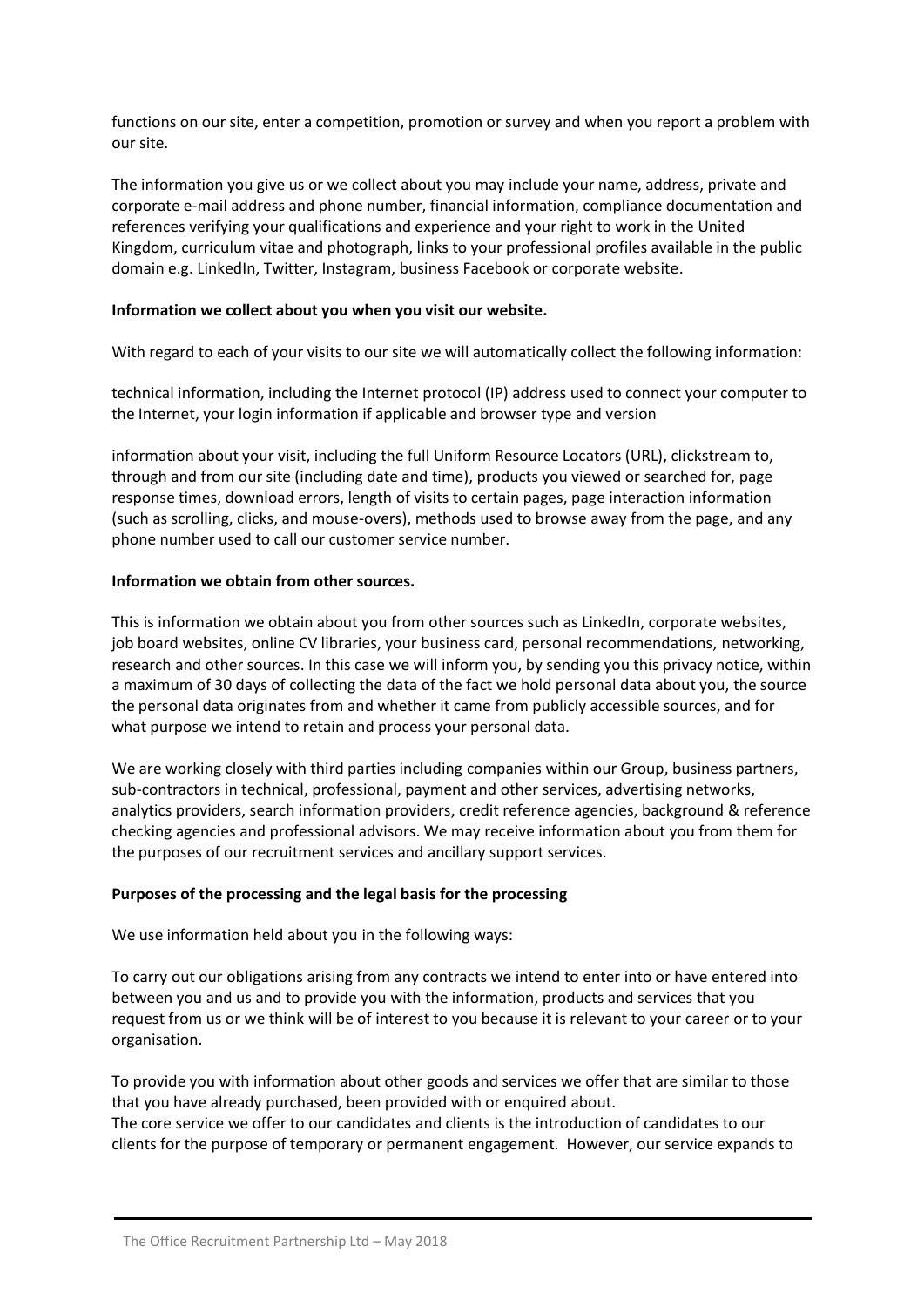supporting individuals throughout their career and to supporting businesses' resourcing needs and strategies.

Our legal basis for the processing of personal data is our legitimate business interests, described in more detail below, although we will also rely on contract, legal obligation and consent for specific uses of data.

We will rely on contract if we are negotiating or have entered into a placement agreement with you or your organisation or any other contract to provide services to you or receive services from you or your organisation.

We will rely on legal obligation if we are legally requires to hold information on to you to fulfil our legal obligations.

We will in some circumstances rely on consent for particular uses of your data and you will be asked for your express consent, if legally required. Examples of when consent may be the lawful basis for processing include permission to introduce you to a client (if you are a candidate).

# **Our Legitimate Business Interests**

Our legitimate interests in collecting and retaining your personal data is described below:

As a recruitment business and recruitment agency we introduce candidates to clients for permanent employment, temporary worker placements or independent professional contracts. The exchange of personal data of our candidates and our client contacts is a fundamental, essential part of this process.

In order to support our candidates' career aspirations and our clients' resourcing needs we require a database of candidate and client personal data containing historical information as well as current resourcing requirements.

To maintain, expand and develop our business we need to record the personal data of prospective candidates and client contacts. The data is maintained for currency on an ongoing basis and to ensure it accurately reflects the subject.

#### **Consent**

Should we want or need to rely on consent to lawfully process your data we will request your consent orally, by email or by an online process for the specific activity we require consent for and record your response on our system. Where consent is the lawful basis for our processing you have the right to withdraw your consent to this particular processing at any time. **Other Uses we will make of your data:**

- Use of our website;
- to notify you about changes to our service;
- to ensure that content from our site is presented in the most effective manner for you and for your computer.

We will use this information: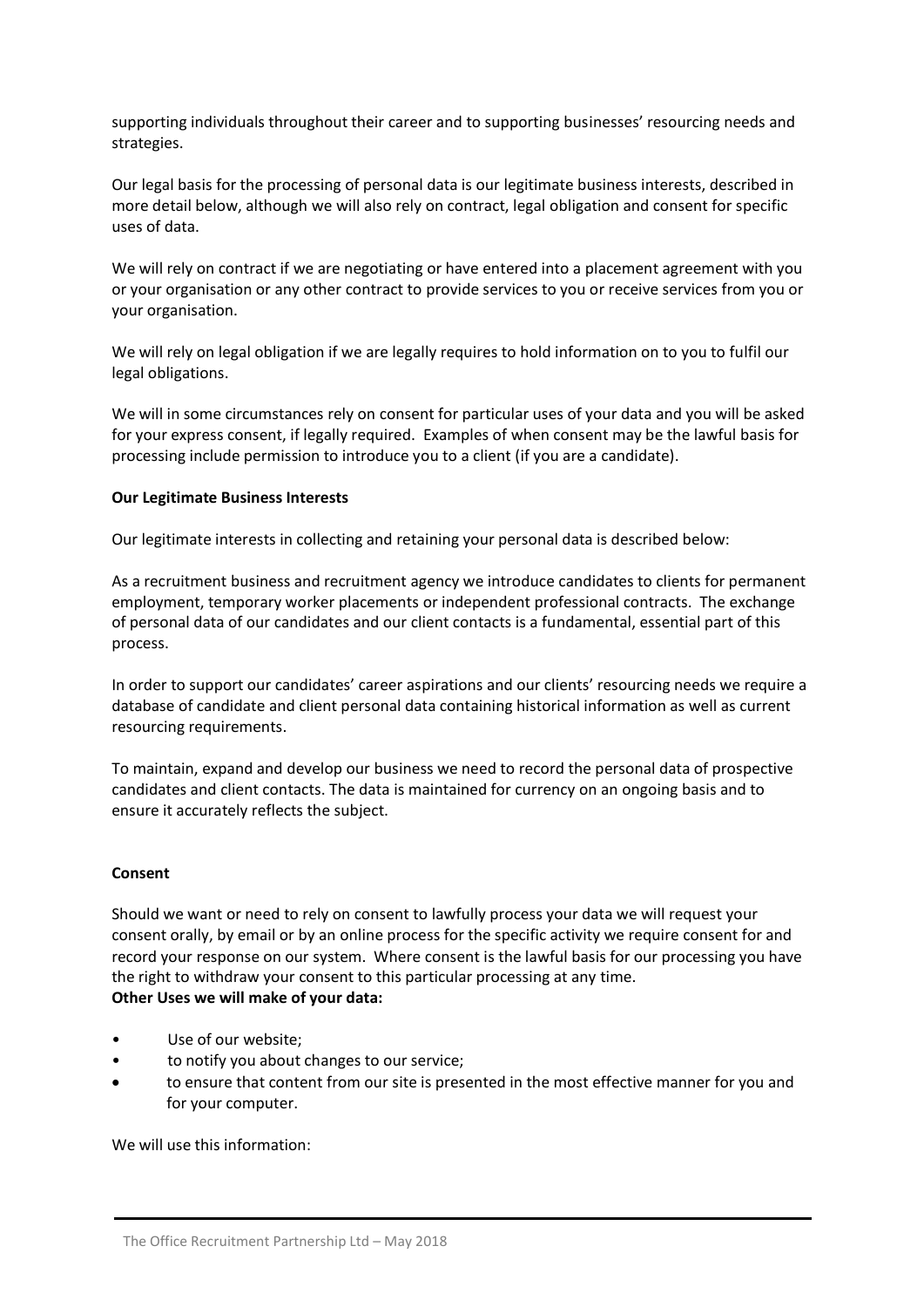- to administer our site and for internal operations, including troubleshooting, data analysis, testing, research, statistical and survey purposes;
- to improve our site to ensure that content is presented in the most effective manner for you and for your computer;
- to allow you to participate in interactive features of our service, when you choose to do so;
- as part of our efforts to keep our site safe and secure;
- to measure or understand the effectiveness of advertising we serve to you and others, and to deliver relevant advertising to you;
- to make suggestions and recommendations to you and other users of our site about goods or services that may interest you or them.

We do not undertake automated decision making or profiling. We do use our computer systems to search and identify personal data in accordance with parameters set by a person. A person will always be involved in the decision making process.

# **Cookies**

Our website uses cookies to distinguish you from other users of our website. This helps us to provide you with a good experience when you browse our website and also allows us to improve our site. For detailed information on the cookies we use and the purposes for which we use them see our Cookie notice on our website.

# **Disclosure of your information inside and outside of the EEA**

We will share your personal information with:

Any member of our group both in the EEA and outside of the EEA.

Selected third parties including:

- clients for the purpose of introducing candidates to them ;
- candidates for the purpose of arranging interviews and engagements;
- clients, business partners, suppliers and sub-contractors for the performance and compliance obligations of any contract we enter into with them or you;
- subcontractors including email marketing specialists, event organisers, payment and other financial service providers
- advertisers and advertising networks that require the data to select and serve relevant adverts to you and others. We do not disclose information about identifiable individuals to our advertisers, but we will provide them with aggregate information about our users. We may also use such aggregate information to help advertisers reach the kind of audience they want to target. We may make use of the personal data we have collected from you to enable us to comply with our advertisers' wishes by displaying their advertisement to that target audience;
- analytics and search engine providers that assist us in the improvement and optimisation of our site;
- credit reference agencies, our insurance broker, compliance partners and other subcontractors for the purpose of assessing your suitability for a role where this is a condition of us entering into a contract with you.

We will disclose your personal information to third parties: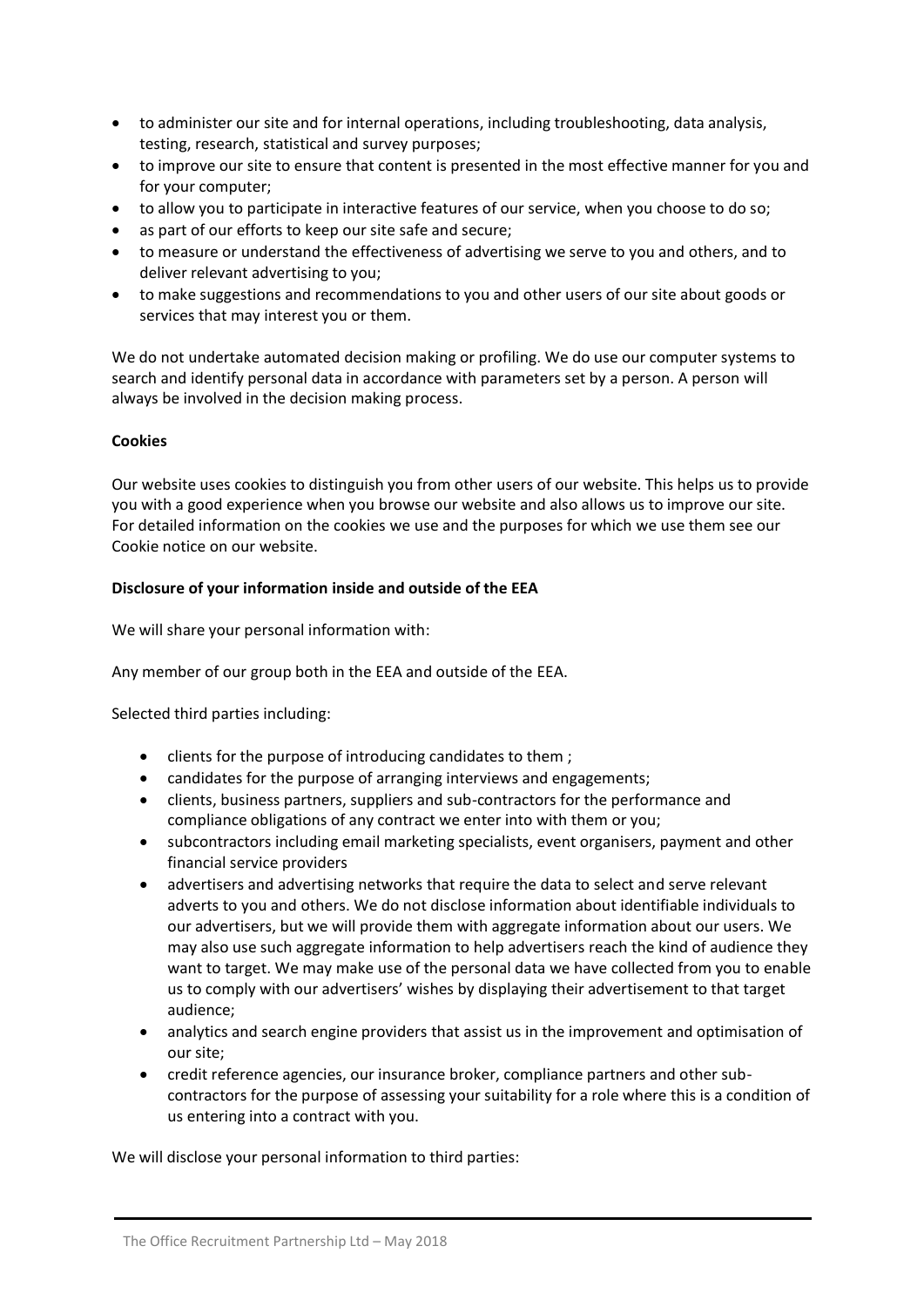- In the event that we sell or buy any business or assets, in which case we will disclose your personal data to the prospective seller or buyer of such business or assets.
- If The Office Recruitment Partnership Consulting Limited or substantially all of its assets are acquired by a third party, in which case personal data held by it about its customers will be one of the transferred assets.
- If we are under a duty to disclose or share your personal data in order to comply with any legal obligation, or in order to enforce or apply our terms of use and work finding services agreement or to protect the rights, property, or safety of The Office Recruitment Partnership Consulting Limited, our customers, or others. This includes exchanging information with other companies and organisations for the purposes of fraud protection and credit risk reduction.

The lawful basis for the third party processing will include:

- Their own legitimate business interests in processing your personal data, in most cases to fulfil their internal resourcing needs;
- satisfaction of their contractual obligations to us as our data processor;
- for the purpose of a contract in place or in contemplation;
- to fulfil their legal obligations.

# **Where we store and process your personal data**

All information you provide to us is stored on our secure servers. Any payment transactions will be encrypted using SSL technology. Where we have given you (or where you have chosen) a password which enables you to access certain parts of our site, you are responsible for keeping this password confidential. We ask you not to share a password with anyone.

Unfortunately, the transmission of information via the internet is not completely secure. Although we will do our best to protect your personal data, we cannot guarantee the security of your data transmitted to our site; any transmission is at your own risk. Once we have received your information, we will use strict procedures and security features to try to prevent unauthorised access.

# **Retention of your data**

We understand our legal duty to retain accurate data and only retain personal data for as long as we need it for our legitimate business interests and that you are happy for us to do so. Accordingly, we run data routines to remove data that we no longer have a legitimate business interest in maintaining.

We do the following to try to ensure our data is accurate:

- prior to making an introduction we check that we have accurate information about you
- we keep in touch with you so you can let us know of changes to your personal data

We segregate our data so that we keep different types of data for different time periods. The criteria we use to determine whether we should retain your personal data includes:

- the nature of the personal data;
- its perceived accuracy;
- our legal obligations;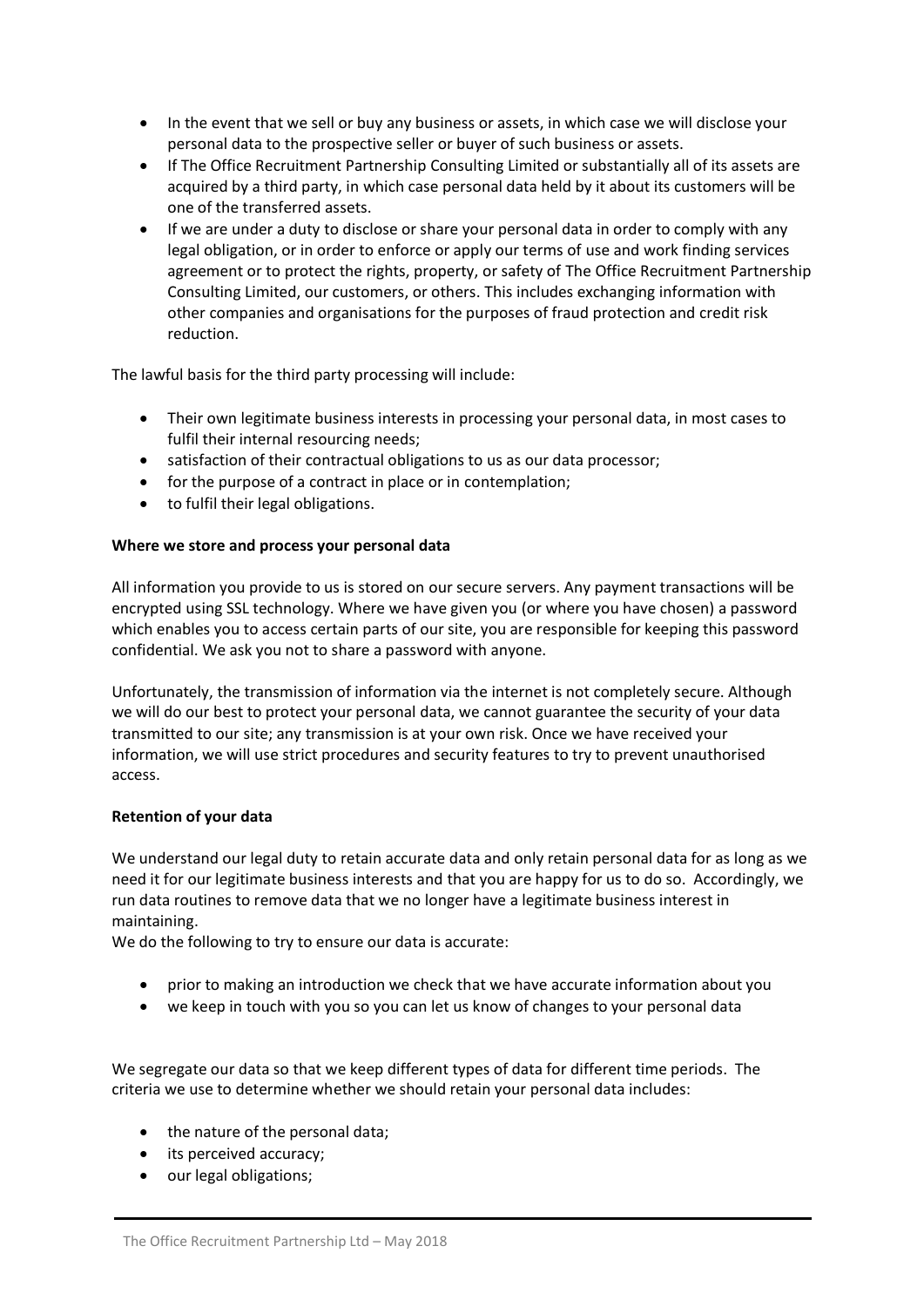- whether an interview or placement has been arranged; and
- our recruitment expertise and knowledge of the industry by country, sector and job role.

We may archive part or all of your personal data or retain it on our financial systems only, deleting all or part of it from our main Customer Relationship Manager (CRM) system. We may pseudonymise parts of your data, particularly following a request for suppression or deletion of your data, to ensure that we do not re-enter your personal data on to our database, unless requested to do so.

For your information, Pseudonymised Data is created by taking identifying fields within a database and replacing them with artificial identifiers, or pseudonyms.

Our current retention notice is available upon request.

# **Your rights**

You have the right to ask us not to process your personal data for marketing purposes. We will usually inform you (before collecting your data) if we intend to use your data for such purposes or if we intend to disclose your information to any third party for such purposes and we will collect express consent from you if legally required prior to using your personal data for marketing purposes.

You can exercise your right to accept or prevent such processing by emailin[g jobs@theofficerp.com](mailto:jobs@theofficerp.com)

Our site may, from time to time, contain links to and from the websites of our partner networks, advertisers and affiliates. If you follow a link to any of these websites, please note that these websites have their own privacy policies and that we do not accept any responsibility or liability for these policies. Please check these policies before you submit any personal data to these websites.

# **The GDPR provides you with the following rights. To:**

- **Request correction** of the personal information that we hold about you. This enables you to have any incomplete or inaccurate information we hold about you corrected.
- **Request erasure** of your personal information. This enables you to ask us to delete or remove personal information where there is no good reason for us continuing to process it. You also have the right to ask us to delete or remove your personal information where you have exercised your right to object to processing (see below).
- **Object to processing** of your personal information where we are relying on a legitimate interest (or those of a third party) and there is something about your particular situation which makes you want to object to processing on this ground. You also have the right to object where we are processing your personal information for direct marketing purposes.
- **Request the restriction of processing** of your personal information. This enables you to ask us to suspend the processing of personal information about you, for example if you want us to establish its accuracy or the reason for processing it.
- **Request the transfer** of your personal information to another party in certain formats, if practicable.
- **Make a complaint** to a supervisory body which in the United Kingdom is the Information Commissioner's Office. The ICO can be contacted through this link: